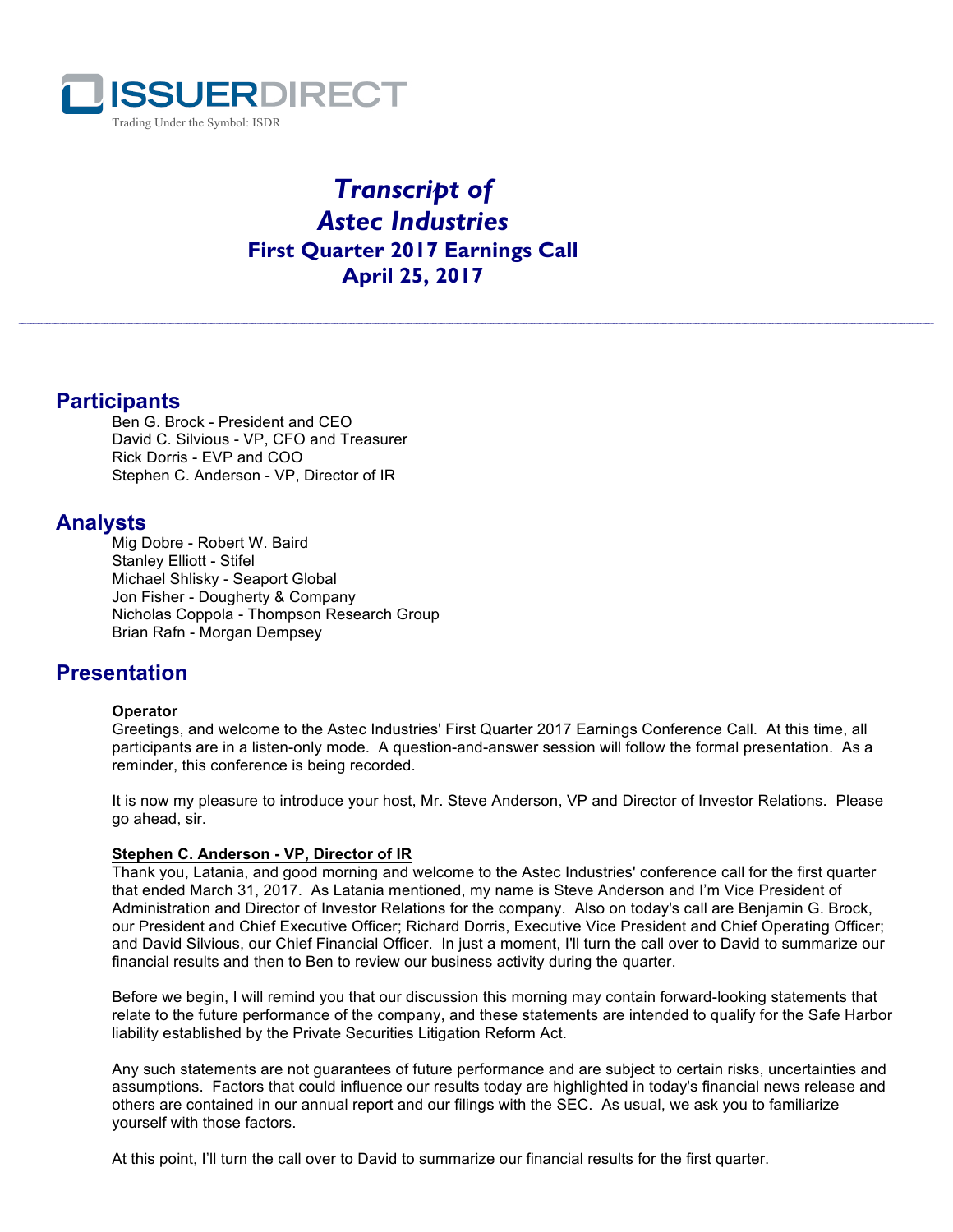

#### **David C. Silvious - VP, CFO and Treasurer**

Thanks, Steve. We appreciate each of you joining us this morning. Net sales for the quarter were \$318.4 million compared to \$278.7 million in Q1 of 2016. That's a 14.2% increase or \$39.7 million increase in sales. Of that, international sales were \$64.9 million compared to \$44.5 million in Q1 of 2016, an increase of 45.9% or \$20.4 million increase in international sales and represented 20.4% of the current quarter's sales versus 16% of Q1 2016 net sales.

An increase in international sales quarter-over-quarter occurred primarily in Canada, Russia, Australia, Mexico and Africa. Those increases were offset by decreases in South America and in Southeast Asia. For the quarter, international sales increased in each of our groups.

Domestic sales were \$253.5 million in Q1 of 2017 compared to \$234.2 million in Q1 of 2016, an 8.2% increase or \$19.3 million increase. That made domestic sales 79.6% of Q1 2017 sales compared to 84% of Q1 2016 sales. For the quarter, domestic sales also increased in each of our groups.

Part sales were \$81 million in Q1 of 2017 compared to \$74.1 million in Q1 of 2016. Part sales were 25.4% of quarterly sales in Q1 of 2017 compared to 26.6% in Q1 of 2016. For the quarter, part sales also increased in each of our groups.

We always talk about foreign exchange and its impact on sales, and this quarter it was only slight, it was about \$600,000. So if rates this year were equal to last year's rates, our net sales would have actually been \$600,000 lower.

Gross profit for the quarter was \$75.8 million compared to \$72 million in Q1 of 2016, an increase of 5.3% or \$3.8 million. The gross profit percentage was down to 23.8% compared to 25.8% in Q1 of 2016.

As we noted in our press release, one of the major detractors in our gross margin was the fact that several new products were moving through our shops during the first quarter and new equipment traditionally carries a lower margin through the early part of its lifecycle due to the refining of the manufacturing process for those products.

The absorption variance for the quarter was \$700,000 over-absorbed compared to \$1.5 million under-absorbed in Q1 of 2016. That's a positive change in the absorption variance of \$2.2 million.

The foreign exchange transaction gains or losses that are recognized in our gross profit were \$169,000 loss in Q1 of 2017 compared to \$115,000 gain in Q1 of 2016. Our manpower increased by 445 people; about 180 of those are at Power Flame which was acquired on August 1, 2016.

SG&A for Q1 of 2017 was \$53.1 million or 16.7% of sales compared to \$43.8 million or 15.7% of sales in Q1 of 2016. That's a \$9.3 million increase in dollar terms and an increase of 100 basis points as a percent of sales. Recall that in Q1 of 2017 we had the ConExpo show on which we spent \$4.3 million. So of the 9.3 increase in SG&A, 4.3 was represented by ConExpo. The remainder is payroll and related expenses. Health insurance expense went up and commissions obviously would be with sales being up.

Power Flame added \$1.7 million to SG&A for the quarter because they weren't in the first quarter of 2016. Operating income was \$22.7 million compared to \$28.2 million in Q1 of 2016, a decrease of \$5.5 million or 19.5% decrease.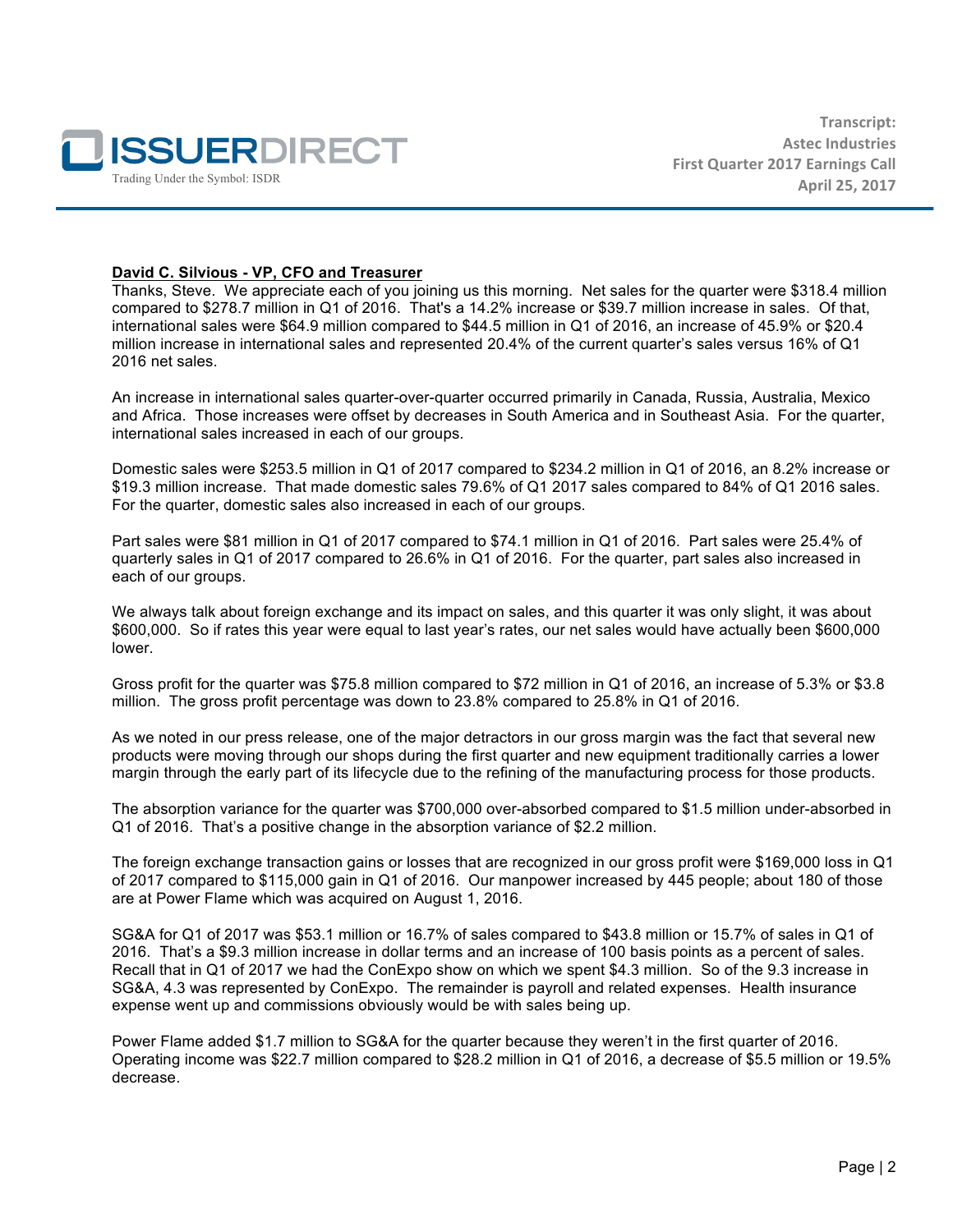

The effective tax rate for the quarter was 34.1% compared to 37.4% in 2016. The effective rate for the first quarter was favorably impacted by certain discrete tax items related to a couple of our foreign subsidiaries and by the new tax accounting rules related to stock-based compensation that are now in effect.

Net income attributable to controlling interest was \$15.1 million in the first quarter of 2017 compared to \$17.7 million in the first quarter of 2016, a decrease of \$2.6 million or 14.7% decrease. Our diluted earnings per share then was \$0.65 compared to \$0.77 in the first quarter of 2016, a decrease of \$0.12 per share or 15.6% decrease in EPS. EBITDA in the first quarter of this year was \$29.4 million compared to \$34.3 million in the first quarter of last year, a decrease of \$4.9 million or 14.3% decrease.

Our backlog at March 31 of 2017 was \$361.8 million compared to \$438.7 million at March 31 of 2016. That prior year number is adjusted for Power Flame, and all these prior year numbers are also adjusted for Power Flame as we talk about these. That total backlog decrease was \$76.9 million or 17.5% decrease.

International backlog at the end of March of 2017 was \$71.3 million compared to \$50.8 million at the end of March of 2016, an increase of \$20.5 million or 40.4% increase in international backlog. Domestic backlog at the end of March of 2017 was \$290.4 million compared to \$387.9 million at the end of March of 2016, a decrease of \$97.5 million or 25.1% decrease in domestic backlog.

Excluding the pellet plant backlogs out of those numbers, our March 2017 backlog is \$293.2 million compared to \$258 million at the end of March of 2016, an increase of \$35.2 million or 13.6% increase in backlogs, excluding pellet plants.

Our balance sheet remains strong. Our receivables are up to \$156.2 million at the end of March compared to \$119.4 million at the end of March of 2016. That's a \$36.8 million increase. Our days outstanding crept up a little bit to 43.2 compared to 38.7 at the end of March of 2016.

Those things are up and inventory's down by \$16.9 million March-over-March because the quarter frankly was back-loaded a little bit. March was a very strong month for us, and that caused receivables to be up, payables to be up and inventory to be down as there wasn't time to replenish. So we had a very strong March in the first quarter of 2017 relative to 2016.

We owe nothing on our \$100 million domestic credit facility, and we have at the end of March of 2017 \$55.4 million in cash and cash equivalents on the balance sheet. Our letters of credit outstanding are \$8.5 million, our borrowing availability then is \$91.5 million and we have \$6.3 million in debt in Brazil used to finance that company's building, machinery, equipment and inventory.

Our CapEx for the first quarter was \$6.1 million, and for 2017 we're looking at around \$30 million as a forecast for capital expenditures. Our depreciation for the first quarter was \$5.3 million and for the full year 2017 we're predicting \$23.4 million in depreciation.

That concludes my prepared remarks on the financial statements. I'll turn it back over to Steve Anderson.

#### **Stephen C. Anderson - VP, Director of IR**

Thank you, David. Ben will now provide some comments regarding the first quarter of this year's operations. Ben?

#### **Ben G. Brock - President and CEO**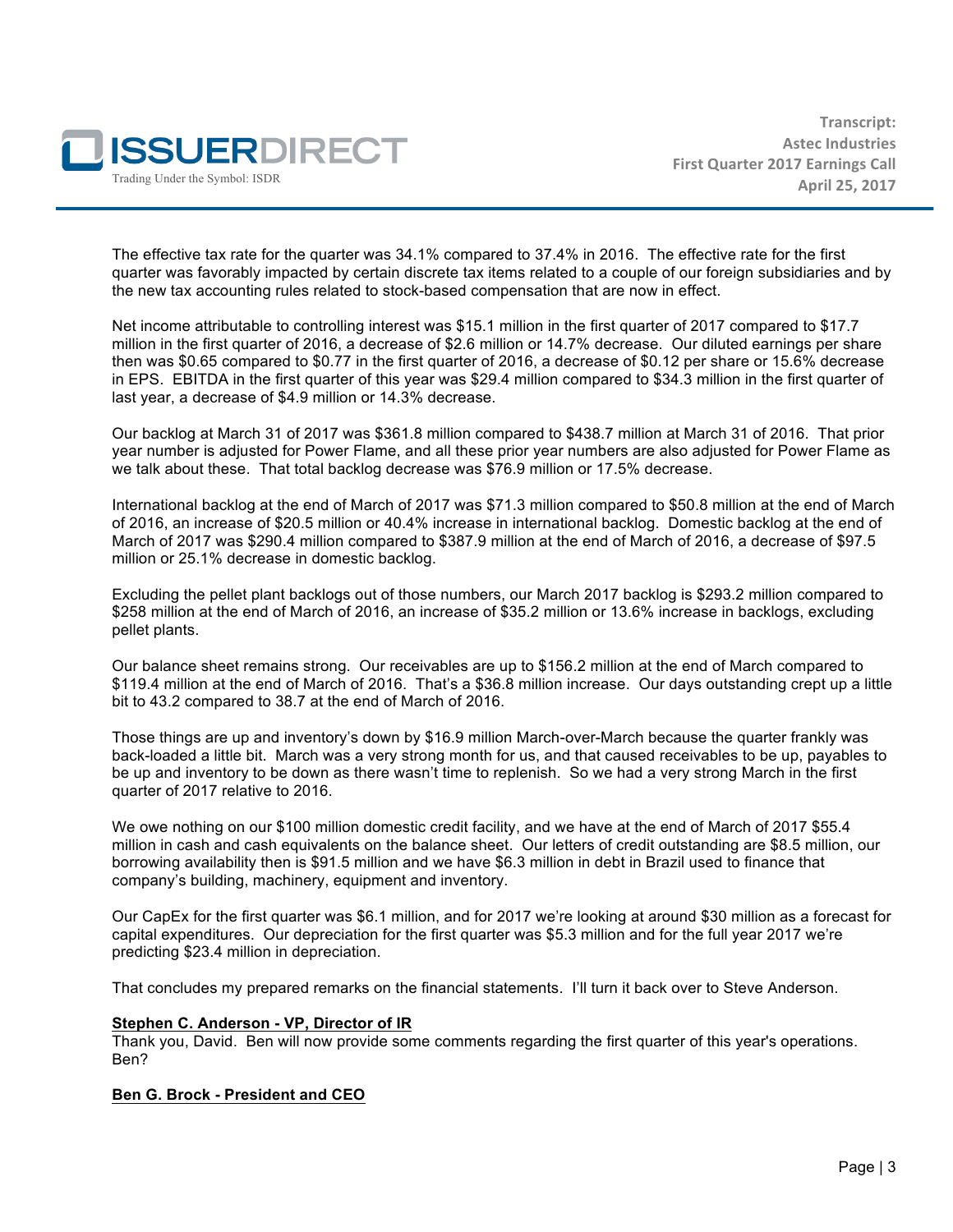

Thank you, Steve, and thank you to everyone for joining us on our call today. As we commented in our earnings release this morning, we were pleased with our first quarter 2017 results. Our first quarter sales were \$318.4 million versus \$278.7 million last year for an increase of 14.2%.

Earnings per share were \$0.65 per share versus \$0.77 per share in the first quarter of 2016. That's a decrease of 16%. Earnings per share were impacted by lower gross margin in new products as we expected, and our Infrastructure Group gross margins were 22.9% versus 26% on mainly new products going through those facilities and lower margin on the install and construction on the Highland Pellets project.

The Aggregate Mining Group gross margin was 24.9% versus 27.2% mainly a reflection of new products going through those facilities. The Energy Group gross margin was up at 24.5% versus 21.4%. They obviously had less new products going through their facilities and more industrial type projects which carried higher gross margins in the quarter.

Our ConExpo expense came in line at what we thought at \$4.3 million which after taxes would have been around \$0.12 per share. Our earnings for the quarter, as a reminder, were \$0.65 per share. So if we added ConExpo back in, our first quarter 2017 without ConExpo expense would have been \$0.77.

Our year-to-date EBITDA was \$29.45 million which is 9.25% of sales. Our backlog at March 31<sup>st</sup> was \$361.8 million, down 18% versus last year. Excluding pellet plants and including historical Power Flame backlog levels, our backlog was up 14%.

Our Infrastructure Group backlog was down 32% mainly due to not having a large pellet plant on order. This group continued good order intake on non-pellet plant projects during the quarter, mainly a result of the Federal Highway Bill in United States and improved international shipments.

Excluding pellet plant backlog, our Infrastructure Group backlog is up 5%. Order activity has remained very good since April 1st in this group. Our Aggregate and Mining Group backlog increased 26.4% mainly as a result of the Federal Highway Bill and good execution in securing international sales.

Our Energy Group backlog was up 18.9% as we continue to experience good order intake in the group for products targeted at the construction industry along with slightly increased order activity for our water, oil and gas drilling products.

Domestic backlog was down 25% year-over-year, and international backlog was up 40%. Our lower backlog in domestic was primarily due to not having a large pellet plant on order. Domestic backlog, excluding pellet plants, was up 7%.

Regarding our increased international backlog, we continue to experience slight improvement in international quoting, and our sales groups have done a great job of getting orders on much of what we are quoting. This is despite the strong United States dollar.

Our increase in backlog in international is once again a direct result of pent-up demand and our team executing really good for orders. Despite our gains internationally, the strong U.S. dollar remains a significant headwind for our export efforts.

We mentioned on our last call that our Astec do Brasil subsidiary experienced a very slight increase in quoting activity in Brazil. We're pleased to report that this subsidiary now has a small backlog; however, we believe that the economic and political environment remains a challenge to us for at least the rest of this year in Brazil.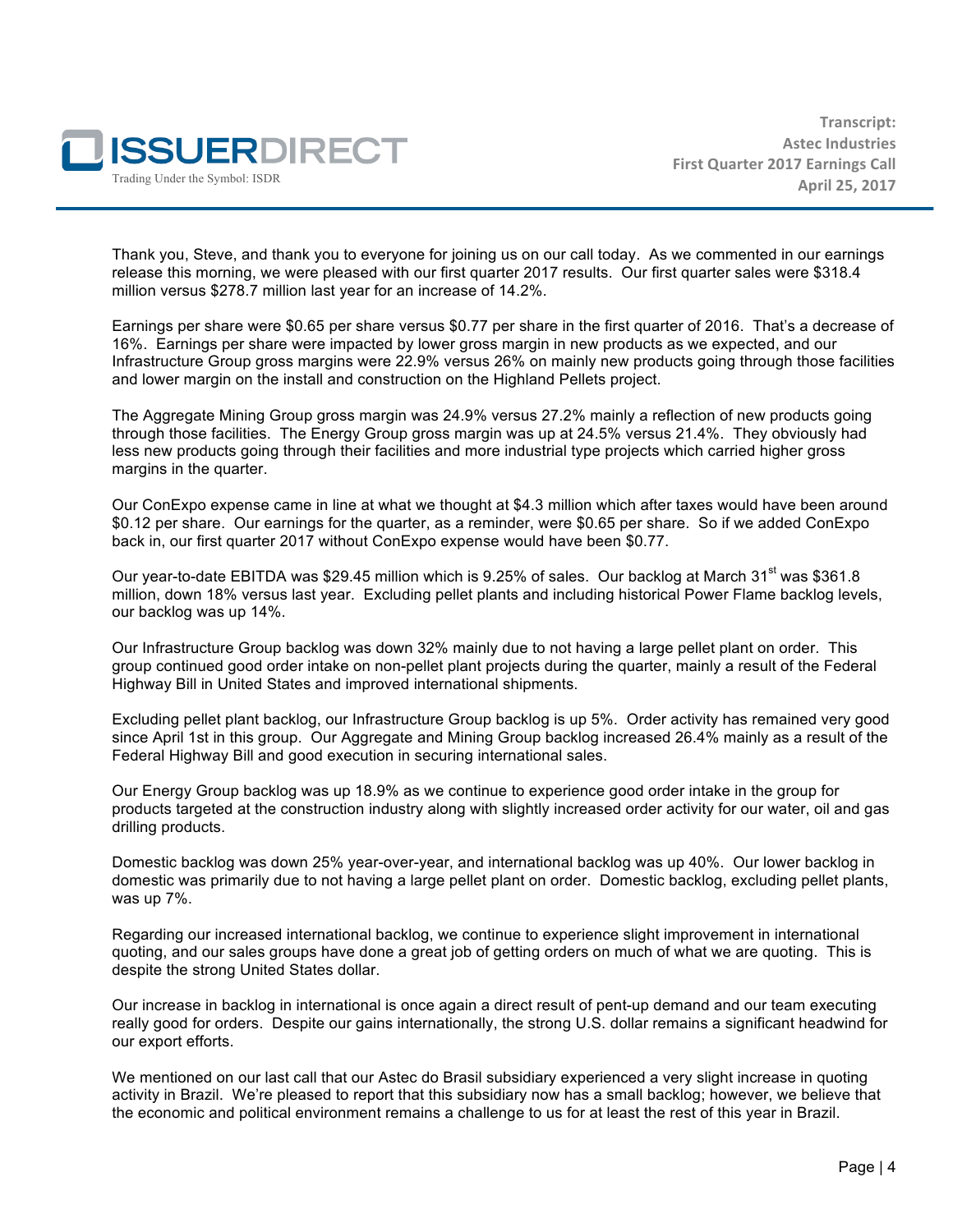

We are maintaining our international effort despite the challenge presented to us by the strong U.S. dollar and depressed mining industries in some of our key markets. While we're keeping our long view across the international, we do see the challenging currency and mining conditions many in place for the foreseeable future.

Changing subjects to the Hazlehurst, Georgia pellet plant that we have discussed on several calls, as a reminder, it was a new product that we chose to finance. As a result, we'll recognize the revenue for this plant as we're paid. This will have an effect on our cash and inventory until it's paid in full. The order for all three lines of this plant was for \$60 million. We expect the final payment in December of 2018. As a reminder, the interest rate on the note is 6%. With regards to Hazlehurst, please keep in mind that we are carrying it on books at breakeven, so its effect to us is in our inventory and cash.

Regarding the Highland Pellet plant in Arkansas, we are down to approximately \$8 million in revenue that we expect to recognize on the Highland Pellets project during the rest of 2017. Margin on the amount left to recognize is slightly below normal major equipment margins, as it is site work, installation, and start-up type work.

We want to congratulate Highland Pellets today on being named the Groundbreaker of the Year at the International Biomass Conference in Minneapolis, Minnesota earlier this month. This award recognizes perseverance through multiple challenges to bringing a project to fruition. We're proud to be a pellet plant supplier to Highland Pellets.

Updating our current pellet plant quote activity, we still believe an order will be coming in 2017; however, the timing remains elusive to us. Given what we know, we believe the next sizable order will come in the second half of this year. We are also working on other projects that are in the \$75 million range, each that would not happen until late this year at the earliest.

Based on what we know today and because we are now ahead on the Highland Pellets revenue recognition, we continue to project that our pellet plant revenues will be in the range of \$40 million to \$50 million in 2017. As we have said many times, wood pellet plant deals are long and complicated to get across the line. While we are optimistic that a new project will happen in the timeframe mentioned, it always could be longer than we anticipate.

Changing subjects to the Energy Group, we mentioned on our last call that we had seen a slight increase in quote activity. We were able to close on some of those quotes and ship them during the first quarter. We also were able to secure other orders that are in Energy Group backlog.

Sales of wood chippers and grinders remained consistent during the quarter. Our concrete plants are built in the Energy Group and while the quoting activity remains good for these plants, our sales of concrete plants are still not where we would like them to be at this point.

We remain optimistic on our outlook in the Energy Group in the long term, and we have seen a recent bump in activity on the oil side due the stability on the price of oil of the short term, so we are slightly optimistic with regards to our products targeted at the oil industry.

Our new product development continues in all groups. Regarding new products, the ConExpo Trade Show which is held every three years was the best of the nine shows that I have ever attended. We spent around 4.2 million on the prior ConExpo, and we spent 4.3 million on this year's show. Attendance at the show was as strong as expected with approximately 126,000 attendees in total.

Show data obtained through our RFID technology confirmed to us at over 90% of the attendees either entered our booth or walked by it during the show. I worked the floor with our sales teams and customer visitors to our booth were in terrific moods with regards to outlook for their business in the coming years. The feedback from our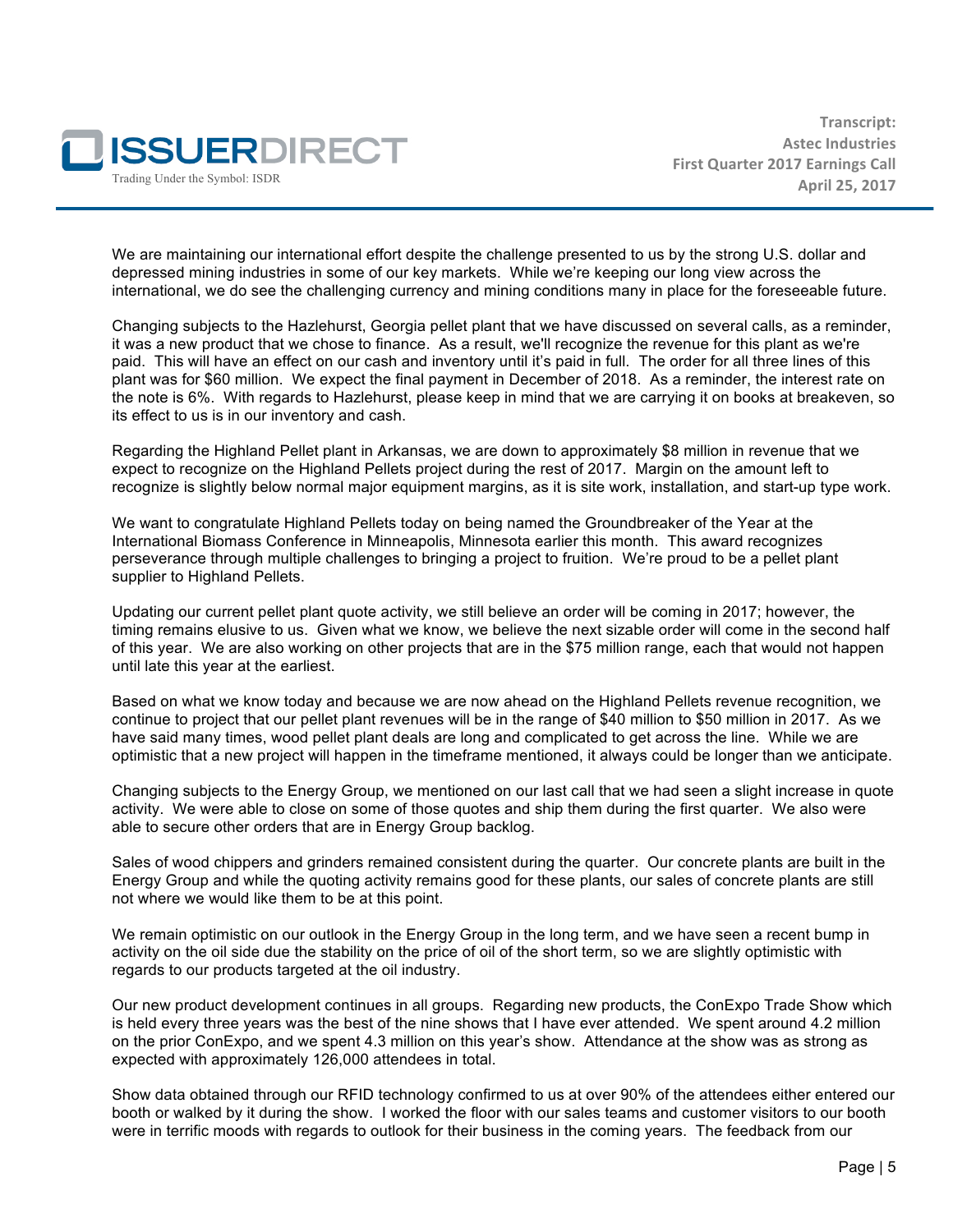

customers on our new products was encouraging as well. It was an unusual show in that we were successful in selling a record amount of equipment during the show. For competitive purposes we will not be confirming an exact amount sold at the show.

Looking ahead to the second quarter of 2017, we are encouraged by our historically good backlog, our domestic infrastructure product sales activity, recent oil product sales activity and our international sales team success given the challenging environment that they face with regards to the strong U.S. dollar. Given these encouraging signs, we believe our second quarter 2017 revenue will be slightly ahead of our second quarter 2016 revenue.

With regards to earnings in the second quarter of 2017, as we mentioned on our earnings release this morning, we continue to have a larger than normal level of products in our manufacturing plants which will challenge our bottom line results to more in the range of our second quarter 2016 results. This earnings range is a historically good bottom line for us.

These new products are good for our long-term outlook but they are also likely to affect our margins and our warranty costs during the second quarter, which will likely put our net income behind our 2016 performance at the end of the first half this year but well ahead of our first half of 2015 performance.

Our current outlook for the full year of 2017 is revenues up 5% to 10% versus last year with an improved net income for the year, which indicates that we believe that we will have an improved third and fourth quarter this year versus 2016.

Our outlook for 2017 combined with our 2016 performance also indicates we believe that by the end of 2017, we'll have grown our company sales in the range of 22% to 27% over the two-year period along with increased net income. This would represent strong growth and good performance in our industry segment.

Our Infrastructure Group is performing well, and we are optimistic on our outlook for our Aggregate and Mining Group. Despite the good backlog in Energy Group, we remain cautious on our outlook for the Energy Group with the main headwinds for this group being very real.

From our last earnings release to now, orders have been good in the Infrastructure Group and improving in the Aggregate and Mining group mainly due to the Highway Bill and international sales. Orders remain improved internationally; however, not strong internationally mainly due to the strong U.S. dollar and mining conditions.

Energy Group orders are improved for products targeted at the water and oil industry with slightly increased quoting activity. Orders in the Energy Group are good for products targeted at the infrastructure customers. Aggregate and Mining Group orders remain soft for products targeted at the mining industry.

Bright spots for activity are hot mix asphalt equipment sales, which included hot mix asphalt plants and mobile equipment, concrete plant quoting activity, wood pellet plant quoting activity, wood chippers and grinders, aggregate crushing and screening equipment quoting activity, and international quote activity despite the strong dollar. Again, for competitive reasons we'll not be indicating the regions of quote activity; however, we do feel the responsibility to indicate that our quote levels have remained slightly increased in international.

Our year-to-date part sales were up 8.5% versus the last year and was 25.4% of total sales. We remain committed to improving our part sales volume in the long term along with working to increase competitive part sales.

As expected and explained earlier in my comments, we had lower gross margins in the first quarter of 2017 versus the first quarter of 2016. Our focus will be to continue to increase gross margins during 2017. The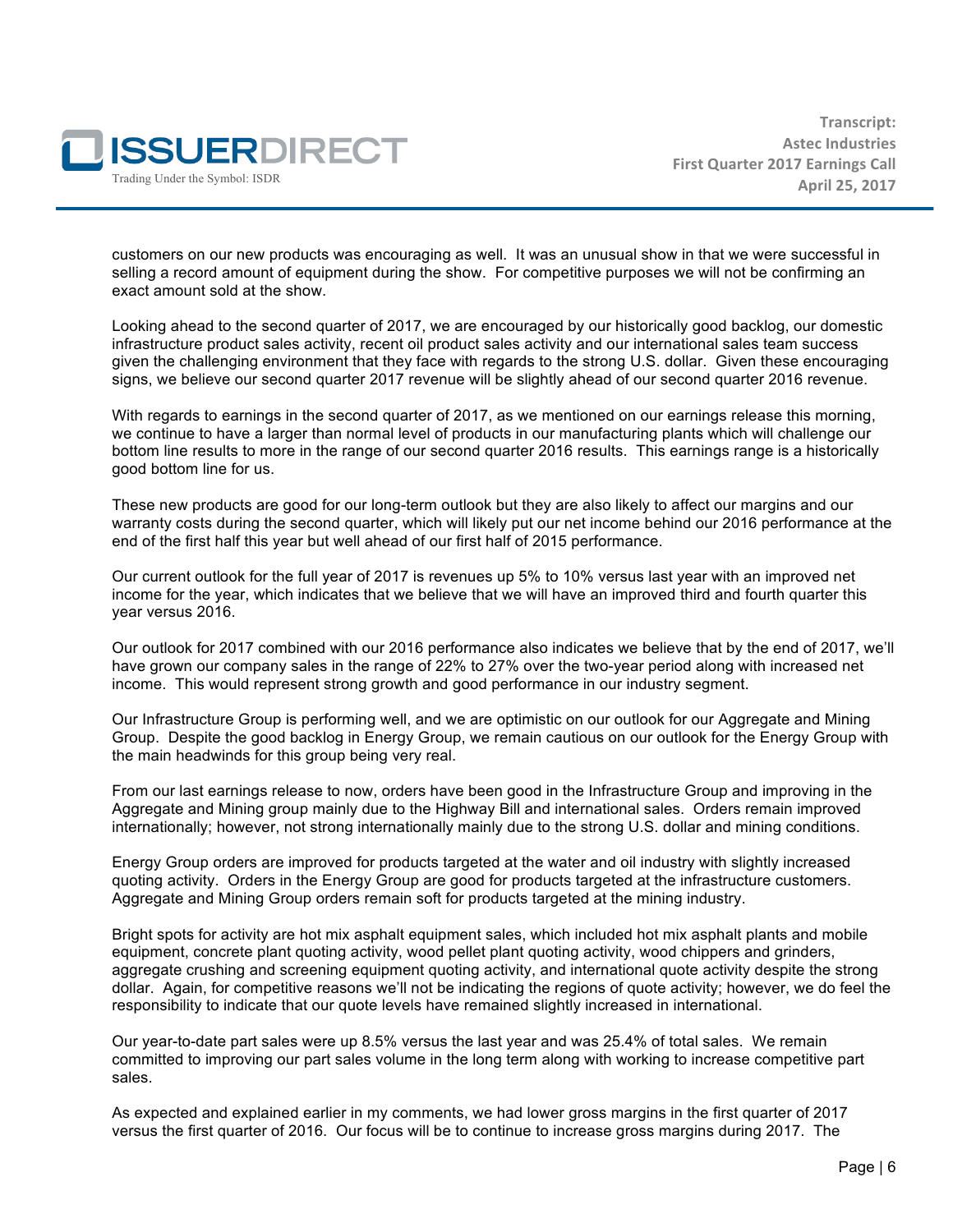

majority of our customers in the United States are experiencing stable private markets, and we are focused on selling existing and new products.

Looking at 2017 as a whole, we are optimistic with regards to our Infrastructure Group's outlook on infrastructurerelated equipment. We remain cautiously optimistic on wood pellet plants in this group. We believe our Aggregate and Mining Group will continue its trend of order intake, and we believe that our Energy Group will improve on the bottom line in 2017 despite the challenges we face.

Taking all of that together, we have the opportunity to successfully grow and operationally improve our company for the fourth year in a row in 2017. Acquisitions remain a key piece of our growth strategy along with organic growth. To that end, we continue to work on potential additions to the Astec family of companies. Given our current financial position overall, we do have the ability to execute a larger than historically normal acquisition; however, we will only do so if the acquisition is strategically aligned with the industries we serve.

In closing, we want to take a minute to recognize our co-workers at Roadtec. I want to congratulate them on being named the Company of the Year by the Tennessee Association of Manufacturers.

That ends my comments on the quarter and what's in front of us. I want to thank you again for taking the time to be on our call and for your support as we move ahead.

I'll now turn it back over to Steve Anderson.

#### **Stephen C. Anderson - VP, Director of IR**

All right. Thank you, Ben. Latania, if you would open the call up for the Q&A, we would be glad to entertain questions.

#### **Operator**

Thank you. At this time, we will conduct a question-and-answer session. Our first question comes from Mig Dobre with Robert W. Baird. Please proceed with your question.

**Q:** Good morning, guys.

#### **Ben G. Brock - President and CEO**

Good morning.

#### **David C. Silvious - VP, CFO and Treasurer**

Good morning, Mig.

**Q:** My first question, maybe on SG&A a little bit. I'm trying to understand the moving pieces here. I certainly understand the ConExpo expense. Last year if I remember correctly in 1Q 2016, you had \$2 million of expense associated with Bauma. So the net increase year-over-year is about \$2 million before ConExpo. There was incremental \$1.7 million from Power Flame which I believe still creates a year-over-year headwind in 2Q and potentially somewhat in 3Q. I guess what I'm trying to figure out is the remaining increase in SG&A adjusted for all these items, should we consider that as something that will flow through for the remaining three quarters or was there something specific in 1Q?

#### **David C. Silvious - VP, CFO and Treasurer**

Hi, Mig. This is David. No, there were a couple of things that were specific to the first quarter. First, you had the increase in the sales obviously drove an increase in commissions. And as sales grow, commissions will grow. We've added a number of people. We've added 445 people, 180 of which are at Power Flame quarter-over-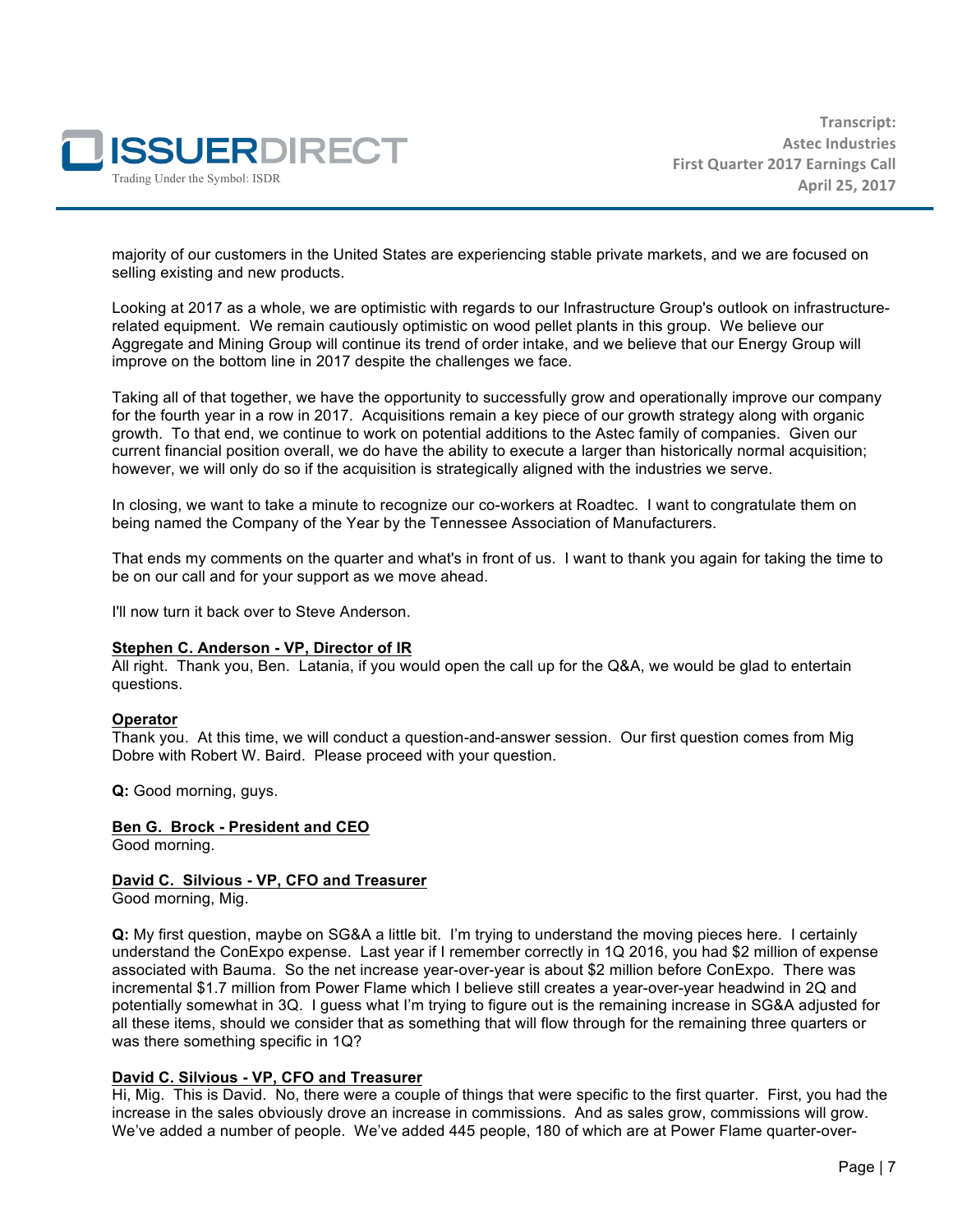

quarter. So a portion of those are in SG&A, not all of those are in SG&A. The vast majority are in direct labor in the shops, but a portion of those certainly drive some of the payroll and related.

You had health insurance which was up quarter-over-quarter, and you had in that payroll and related was some FICA taxes and things like that that were up related to profit share distribution; 401(k) was also up related to profit share distribution which happens in the first quarter. So you had a number of things that added up to some substantial numbers in the first quarter. I do believe that as we go forward you're going to have a higher run rate on SG&A, and that's simply because we've added Power Flame and also because we've added people that to the tune of, say, 47 million of run rate as opposed to the mid-40s, the 45 or so that we've had in the past year or so.

**Q:** Okay, that makes sense. That's helpful. Then I want to go maybe at segment level here and start with Infrastructure. Ben, I appreciate all the commentary in terms of end market demand, but I guess the way I'm kind of looking at it is a little bit like this. If I look at 1Q 2016 and I take out your wood pellet plant order that you had back then, which was to my recollection about \$123 million, and I compare your implied bookings in the first quarter of 2017 versus 2016, there's really virtually no growth. It's something like 1% year-over-year growth in Infrastructure bookings. And I'm trying to figure out how to equate that versus ConExpo which happens once every three years and you noted it being very strong and strong demand because it doesn't—I don't really see it in orders and I'm wondering if that's something that you expect to show up in the second and third quarter or if there's another way to look at this.

#### **Ben G. Brock - President and CEO**

Thanks, Mig. This is Ben. I think a lot of that you're seeing—the Aggregate Group had a very strong ConExpo, so it has shown up a little bit there and a lot of that went to infrastructure-type customers that was driven by some of the Highway Bill activity we got. And there was some international in that as well. The jaw crusher we had on the show floor was a portable jaw crusher and a fellow from out of the country came in. He wasn't even thinking about it, he fell in love with it and wrote his name on it in Sharpie pen, which was kind of interesting. But I think where we'll see the differences in the third and fourth quarter in just the stability and the confidence our customers have.

You're right. You look at quarter-to-quarter, we got the Highway Bill in December of 2015, and it just opened the floodgates, which was great. But it was a good run, and I just think it's going to be more consistent this year; there's no backlogs and talking to customers. So I think that's where our confidence comes in, in saying we have a chance to still be up this year even if we don't get a really big strong pellet plant on top of what we're seeing.

**Q:** I can appreciate that. I'm sorry to keep pressing you on this issue, but I think the point is that here in infrastructure if we're thinking about asphalt plants, if we're thinking about mobile paving, what we're trying to figure out is exactly where we are in this investment cycle. And theoretically speaking on ConExpo we should have seen some kind of demand bump here based on everything going on with infrastructure and all the talks surrounding the Highway Bill. So I guess from your perspective where are we in this replacement demand cycle and what do you think will need to happen going forward in order to see real acceleration in order growth excluding wood pellet plants in infrastructure?

#### **Ben G. Brock - President and CEO**

So I think looking at the timing of the bill, we'll go through 2020 on the bill. We've got probably three-years-ish, two to three more years on the equipment cycle. And I think if you go back in our history you'll see fairly consistently when we actually have highway bills which we went back and looked at, we see about a 10% number there, and that's a growth number. Now some of those years were higher because we've made acquisitions. But on the core business we've seen those numbers be there. So talking about the timing, I would say two to three years more is the window, current Highway Bill, the asterisk being what will Trump do and does that extend that timeframe?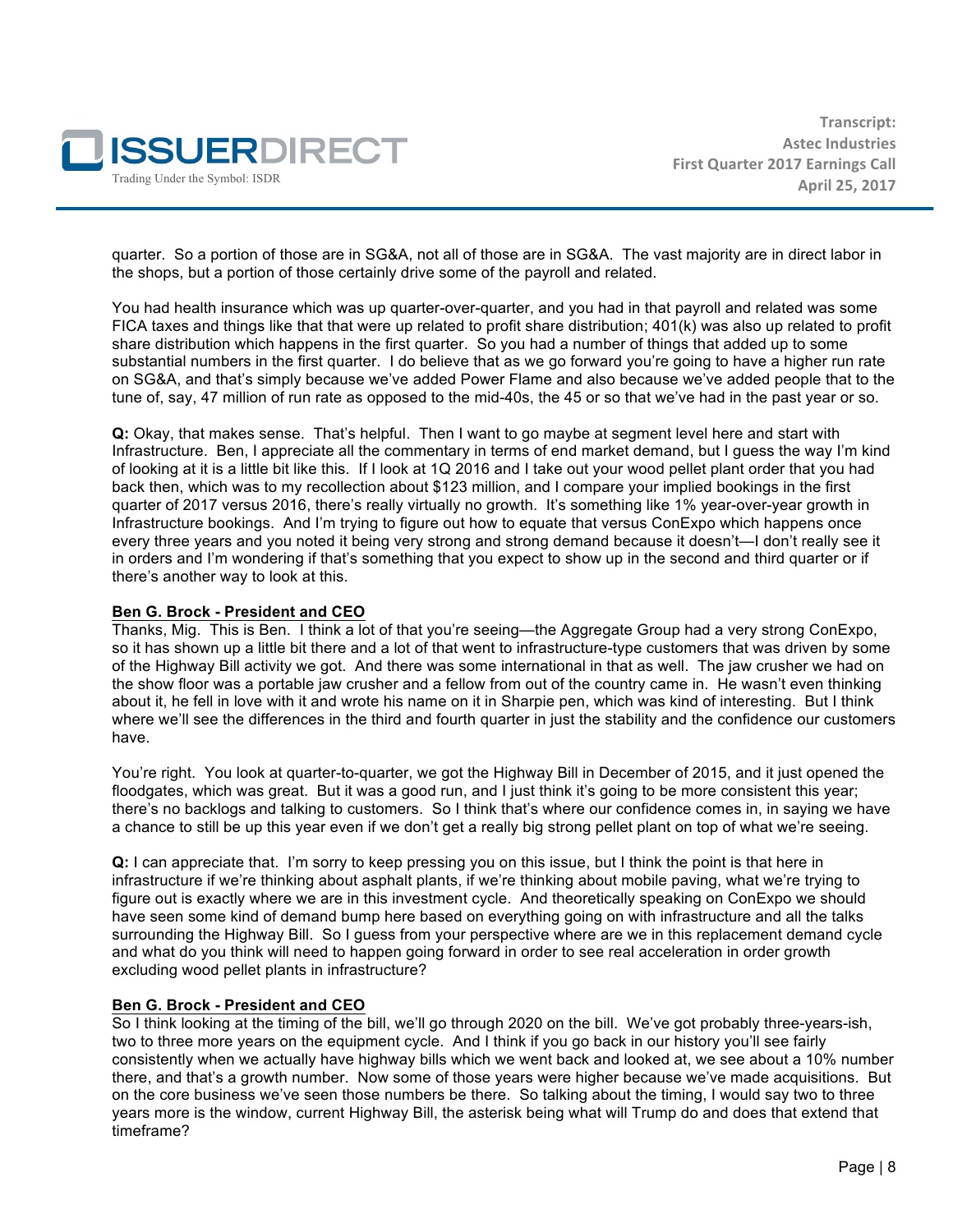

I think it's too early to call. We're going up to the middle of May and I think we'll have more I guess color on that middle of May. But the current bill for roads and bridges is about \$205 billion. If you lay \$300 billion or \$400 billion or \$500 billion on top of that over a longer term, that would be very helpful.

**Q:** Right. I certainly can understand that. I guess what I'm wondering is do we need to see that in order for infrastructure orders to increase after this initial boost that you got last year from the Highway Bill or can something else happen in the meantime to generate that incremental demand. I'm thinking here about the new California bill that was passed recently that did increase funding.

# **Ben G. Brock - President and CEO**

Right. I think it'll stay consistent, and I think it'll be up a little bit. The California bill is a \$52 billion bill. As you know it's driven through \$0.12 a gallon gas tax and fees on cars and diesel tax increase. Our customers are related with that. We've definitely seen a pickup in activity in California. Tennessee passed a gas tax last night late, \$0.06 a gallon over three years, \$0.04 for the first year and then \$0.01 a year for the next two. That's really big for Tennessee. They've got 962 targeted projects in all the counties in Tennessee which I think there are 95 counties in Tennessee.

The other thing that's in the Tennessee bill in the background is the provision for municipalities to do their own funding mechanisms. I think they're doing gas tax increase or sales taxes or whatever to be able to increase local spending on infrastructure, so that was encouraging too. I guess really what I'd end up basing it on is just staying in touch with customers and the general knowing what's kind of going on. The money is really flowing a little more now from the federal side. It's just an interesting environment right now where deals we haven't even been working on, it's embarrassing, but we're getting phone calls out of the blue, I need to get a plant pretty quick. Unfortunately, we don't have pretty quick delivery on plants, but we're working on that.

**Q:** That's great. My last question and I'll be back in the queue is maybe, David, a little bit of color on the Energy Group margins. We've seen a lot of volatility over the last few years, certainly nice improvement here in the first quarter. How should we think about the segment margin or gross margin, however you want to put it, for the rest of the year in here?

#### **David C. Silvious - VP, CFO and Treasurer**

Mig, this is David. The Energy Group margin has stabilized as you have clearly pointed out, and I think that it's going to remain relatively stable through the rest of the year. You have a couple of growth performers in there. The wood chipping plants at Peterson and Heatec is performing well. GEFCO has stabilized somewhat. And as Ben had mentioned, we've seen some quoting activity in the water well drilling rigs and in the oil and gas that seems to be at least a little more life in that area. So I think those margins have stabilized, and I think you'll see that through the remainder of the year.

**Q:** Great. Thanks, guys.

#### **Ben G. Brock - President and CEO**

Thank you.

#### **Operator**

Our next question comes from Stanley Elliott with Stifel. Please proceed with your question.

**Q:** Hi, guys. Good morning. Thank you for taking my questions. Ben, could you start off and just clarify what you said about the 10% number? Was that you'd expect 10% growth over that two- to three-year period of time, was that 10% per year? Just kind of help us with that answer for that please.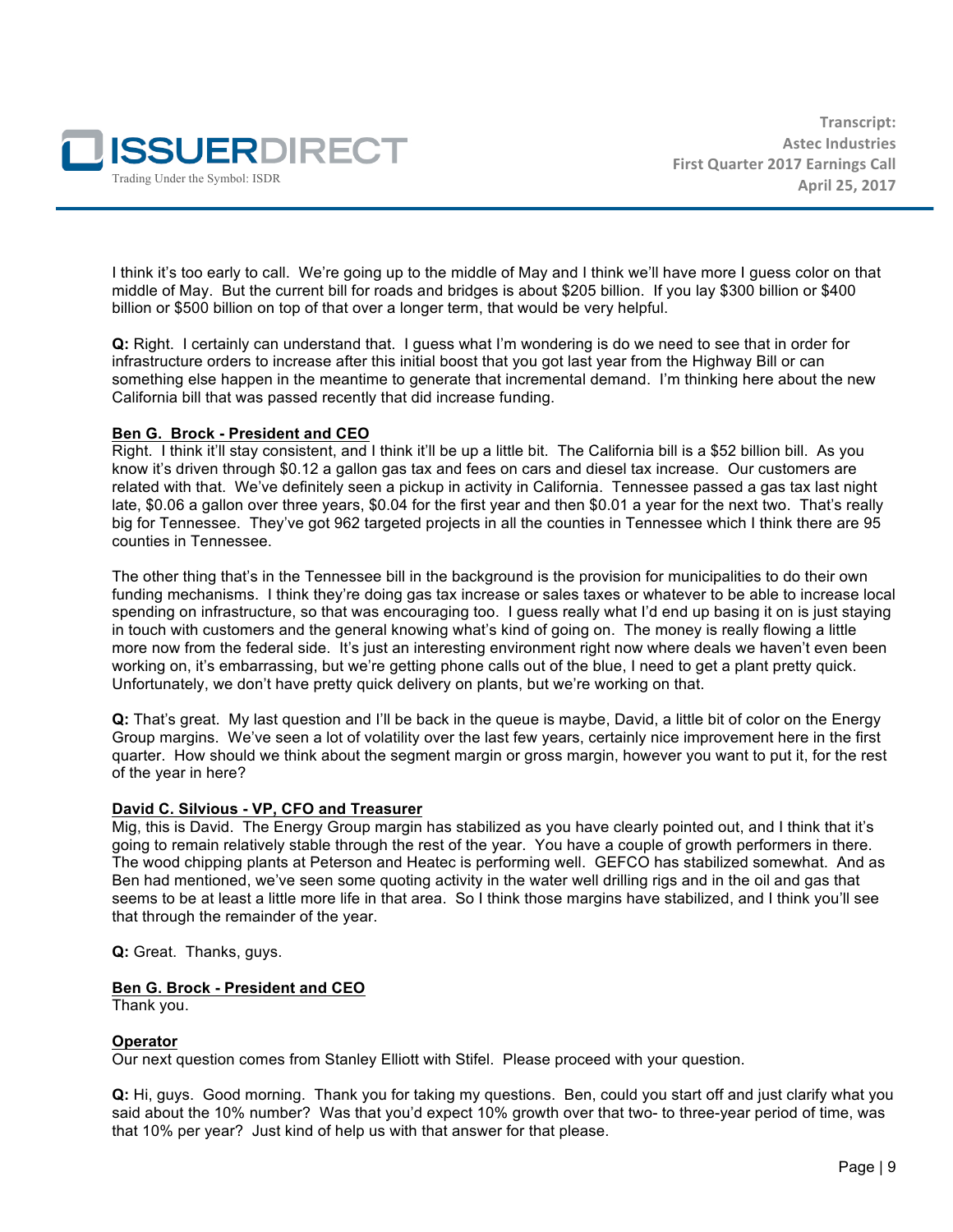

# **Ben G. Brock - President and CEO**

Sure. When we went back and looked at our revenues after highway bills and for the length of the bills that were there, particularly the big bill ten years ago, this was a while back, we saw about 10% a year revenue growth as a company as a whole during the Highway Bill. Where I might have thrown you off is that there were years where we might have been more than that when we purchased a company and that helped our revenues go higher than that, during maybe in the 16% range, I can't remember exactly. But we historically have seen about 10% during the buying cycle through the Highway Bill.

**Q:** Perfect. Thank you for clarifying that. Kind of talking about the margin piece, you mentioned some work expenses right in Q2. My guess is we're going to be looking at higher steel prices in the back half of the year. Is it fair to assume or how are you all thinking about margins from here? Can they get back up to kind of the mid-20s sort of level in the back part of the year all else being equal?

#### **Ben G. Brock - President and CEO**

I do. Our steel prices, about the same time last year, maybe middle of the year we kept getting the same type comments from our suppliers, 10% to 15% increases and they didn't necessarily materialize. The jury is still out on that for this year. We're okay on steel generally in most of our places through Q3. So all of our presidents are on deck and keeping an eye on cost and making sure we're priced correctly. We feel pretty good about where we are in steel.

I guess on the margin side, I think 24.5% by year-end is where we think we could be. If we get lucky, maybe a little better, but we certainly think we can get back there. I think we're holding our warranty in previous position considering the new products, so I think we may have a chance to be a little better. But we're telling it like we see it unless something changed.

I think if you look at the product mix that we have with the new things going through, I think we're okay on gross margin in the first quarter, but we can do better. So the absorption was favorable. That helped us in the quarter. Steel was not a major issue in the first quarter. But we are seeing a lot of pricing pressure from Europeans, international companies, but we're holding our own. And so we feel okay about how we're doing against that.

**Q:** So how is pricing in the marketplace? Is it still very competitive or is it that kind of the prospects for business improving has rationalized pricing somewhat or kind of what's happening in the marketplace on that, if you could?

#### **Ben G. Brock - President and CEO**

Stanley, I guess if I gave you a gut answer, I'd say it's stabilizing. But in the fourth quarter there was some previous fighting over pricing which I'd say is probably stabilizing this year. And I think I've used the term if you held up your hand with your thumb and your index figure out, you just barely separated them, we have a little pricing power. I think we've got a little bit more than we're giving ourselves credit for, so we're working on that internally too.

**Q:** Perfect. And last for me, could you kind of highlight where you are from a capacity utilization standpoint? I know you guys have expanded the facility to help with some of the throughput. And I guess the other part of that is if you do get a large wood pellet order from whoever might be out there, can you end up delivering that in 2017? And I will hang up. Thanks.

#### **Ben G. Brock - President and CEO**

All right, thanks. Our utilization now is in the 75% range. We were probably 70 to 75 last quarter but we're probably firmly in the 75% range now. Infrastructure is running 80% to 85%; Aggregate and Mining is 70% to 75; Energy is where it's really gotten a little bit better at 65 to 70. They've been running 60 to 65. So 75% is a good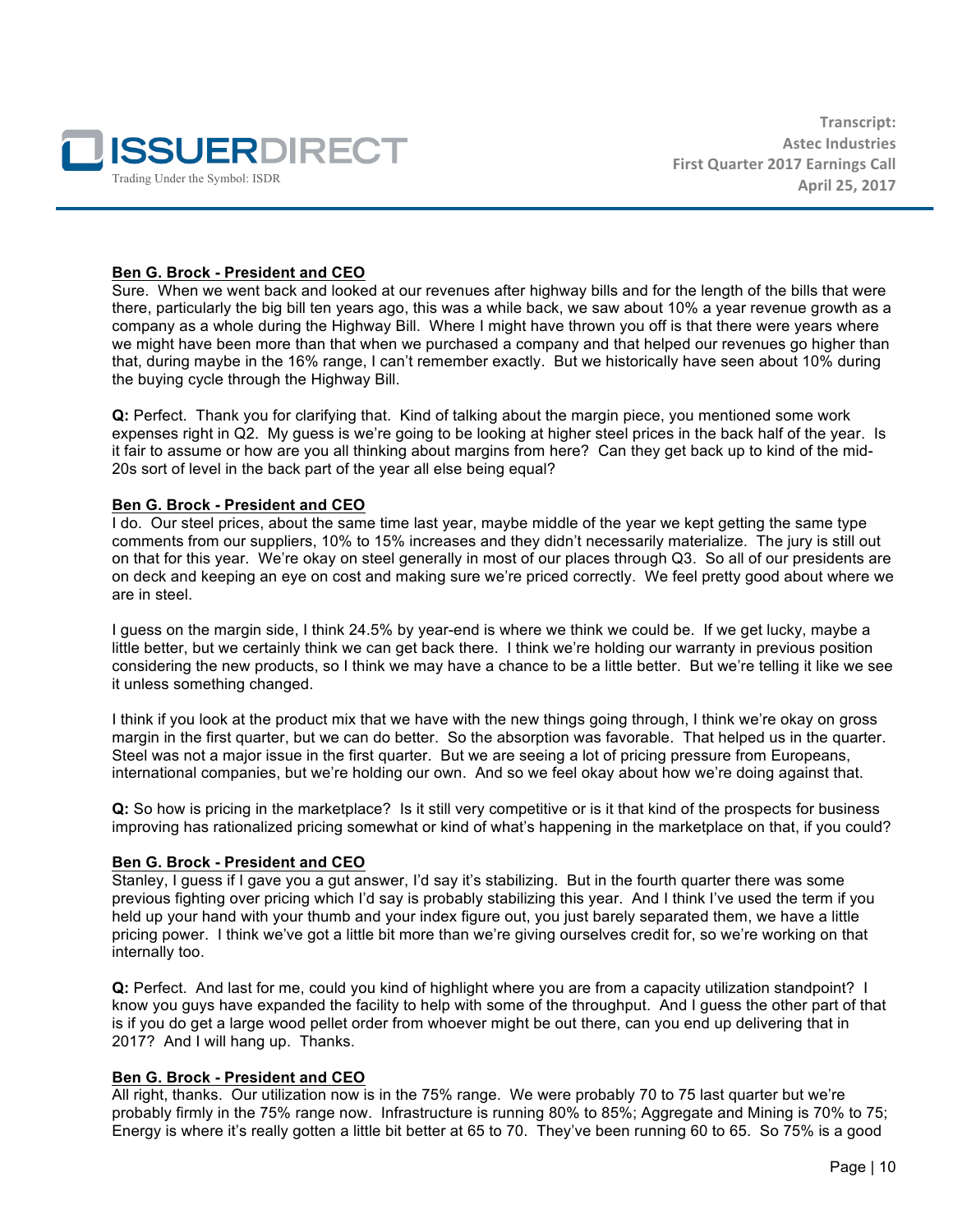

number. If we got a pellet plant—and again the timing on those is—I used the word elusive in the comments. I might add frustrating to that, but we still see if we can get one in the third, we could probably get part of it in the fourth quarter. And so we're working toward that. Our guys are at the Industrial Pellet Conference in London as we speak. Sentiment there is very good. The demand is up for pellets. It was a little cooler winter where they used pellets in some of the portions of Europe, and there's new utility and energy production coming online in 2018. So the longer term outlook is we think pretty good for pellets, but it's kind of a breather here in 2017.

**Q:** Great, guys. Thank you.

#### **Ben G. Brock - President and CEO**

Thanks. But to answer specifically the question, if we got one line, we still think we could get one line out this year. But if it came earlier, maybe more. But for sure, if we could get it in the third, we could probably get it out in the fourth. And one line would be 15 million to 20 million.

#### **Stephen C. Anderson - VP, Director of IR**

Thanks. Latania, we can go to the next caller.

#### **Operator**

Our next question comes from Mike Shlisky with Seaport Global Securities. Please proceed with your question.

**Q:** Hi, guys. Good morning. I kind of want to first touch on the Q2 outlook versus the back half outlook. I totally get that as you go through time with some of your new products some of the manufacturing variances will get worked out probably in the next couple of months. But I was curious about the warranty expense. Could your accrual for warranty remain elevated in the back half of the year? I can imagine it's hard to get a good sense of that just by two quarters of new product launches. Can you give any sense as to how long some of the elevated warranty might last here?

#### **David C. Silvious - VP, CFO and Treasurer**

Hi, Mike. This is David. The warranty accrual that we are currently accruing is adequate and would cover the back half of the year. So depending on the lifetime of the warranty, typically anywhere from 90 days to a year to in some cases two years we would already have that accrual in place. And so it would not necessarily impact the third and fourth quarters of the year.

**Q:** Okay, got it. And then turning over to ConExpo, Ben I know you wouldn't actually quantify what you might have gotten as far as orders or contracts from the overall event, but can you give us your thoughts as to maybe the two or three most well-received products at the show? Just kind of curious as to what categories you think are kind of doing better right now as far as new products go.

#### **Ben G. Brock - President and CEO**

Sure. But again, it was the best ConExpo I've ever attended. I've been to nine of them. But I'm not going to lie to you, the first one I was so young it was just fun to be there. I was just a kid. But it was a really good show.

We did have a lot of new products in the show. Every group had new products. We mentioned on the last call the Silobot, and I'll tell you the activity around that was very strong. In fact, we were right below the mezzanine level at one point early on and they were two and three deep just standing there on the mezzanine watching it run, which was kind of neat. So great activity coming off of that. We decided that we would offer that as a service rather than a product and use it where we have guys go out and measure the silos and offer the parts on the backend of the visit. So that's pretty exciting.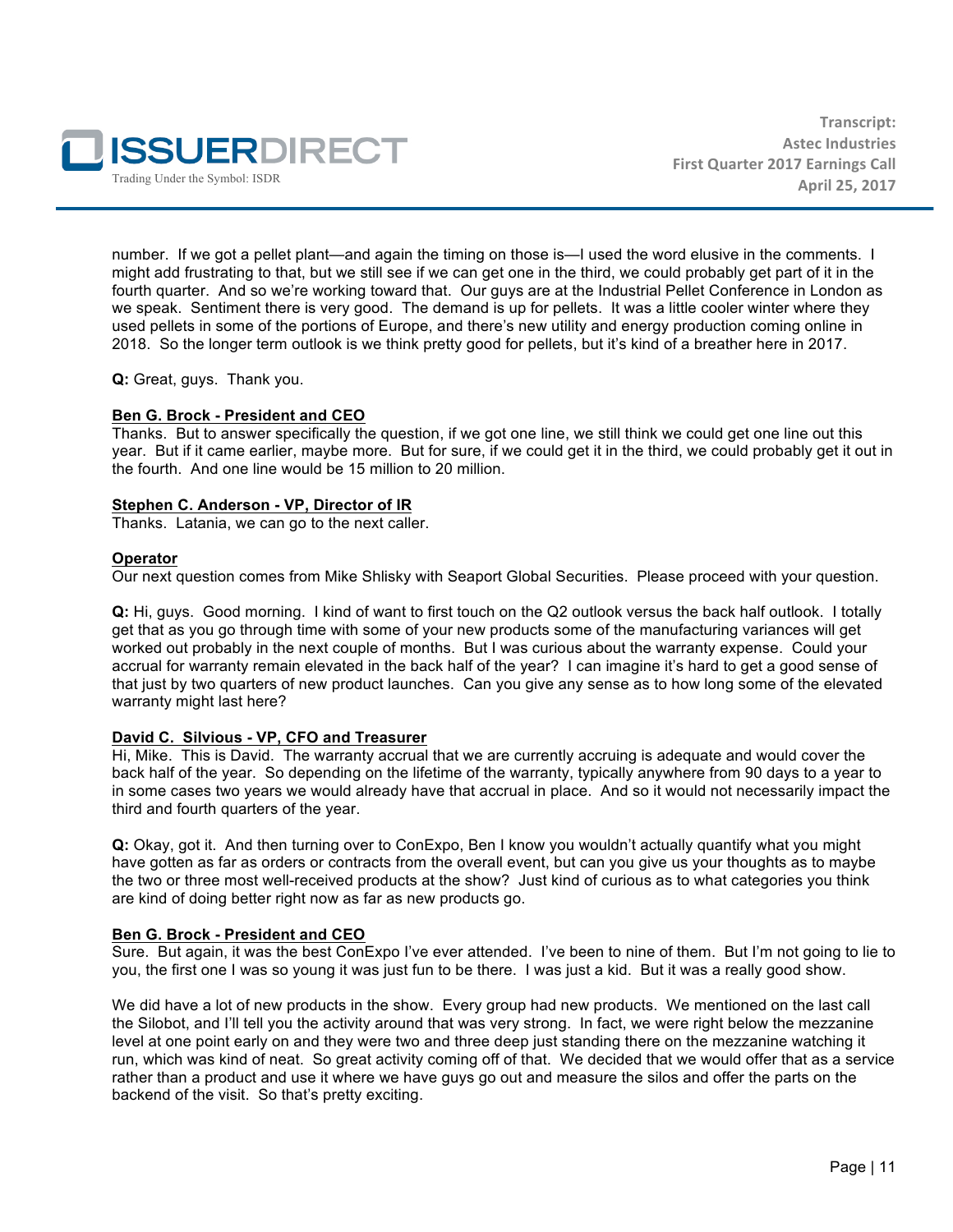

Our MTV-1000 from Roadtec which is a smaller version of a material transfer vehicle got great attraction. That was the first time showing it at a show for it. Carlson CP130 Paver was a really good reception on that product. That's a smaller commercial type eight-foot paver.

We had a global track unit that was a horizontal shaft impacter. It was a hybrid machine, first time ever shown. That got a lot of great attention. A lot of competitors wanted to come take a look at that. So we were fighting that off during the show. Good feedback on the T500 from Telsmith. That was a Cone Crusher. And of course I mentioned the portable jaw that Telsmith had that the guy signed his name in Sharpie on it during the show. So that got good reviews during the show. We got two people that were fighting over it, but he ended up with it.

And then the Energy Group had some good feedback on the concrete plant, the Fusion, 200 ton per hour plant; got good feedback but still frustrating. We've got customers coming to see it over the next few weeks, but we really think we've got something there. So we just have to do a better job of selling it. And new drum chipper from Peterson got a lot of good reviews talking to customers. That was a smaller drum chipper, a 3310. GEFCO had a new StrataStar 5 drill that would do some angle drilling, got good feedback. We put that in the front of the booth trying to get them more promotion.

So overall that's probably more than you wanted, but I thought it was just a good show and our people really performed well. Because there were a lot of people in the booth, and we tried to get to everybody. People may not remember what we told them, but hopefully they remember we treated them well while they were there. And I'm sure they saw a lot of equipment. It was a great show.

**Q:** Got it. I also want to ask about Agg and Mining. One of your—or a large company in the industry has also put out some pretty good numbers from their mining group today. They haven't had their conference call yet. But they were saying that their mining was up 15% in the quarter, largely on parts, but also they did some whole goods. I guess kind of your commentary on Agg and Mining was probably still more on the Agg side being better. Agg is doing pretty decently. I was kind of wondering, can you isolate how you're doing on Mining? Is there a chance that the outlook there from last quarter has improved there at least a little bit for you or is it still too early to tell for this year?

# **Ben G. Brock - President and CEO**

I would agree a little bit better. Most of our direct mining business would go through our Osborn group in South Africa, and they have noticed a slight increase in quote activity. We've targeted mining from some of the larger crushers, and we just haven't been as successful as we wanted to be. We have a nice product. We're working on a few ways to move that. So I think we agree a little bit of light but not enough that makes us feel great positive yet. And part of that is maybe showing up a little bit in Brazil too because we do have a small backlog there and maybe need to give a little more credit to mining for that. But it just feels like talking to everybody more of it is going to the traditional rock quarries with the exception of Osborn.

**Q:** Okay, got it. I'll leave it there. Thanks, guys.

#### **Ben G. Brock - President and CEO**

Thank you.

#### **Operator**

Our next question comes from Jon Fisher with Dougherty & Company. Please proceed with your question.

**Q:** Yes. Thank you. Good morning. When you talk about new products, are you differentiating between acquired products when we're talking about kind of dilution at the margin line or are acquired products considered new products also?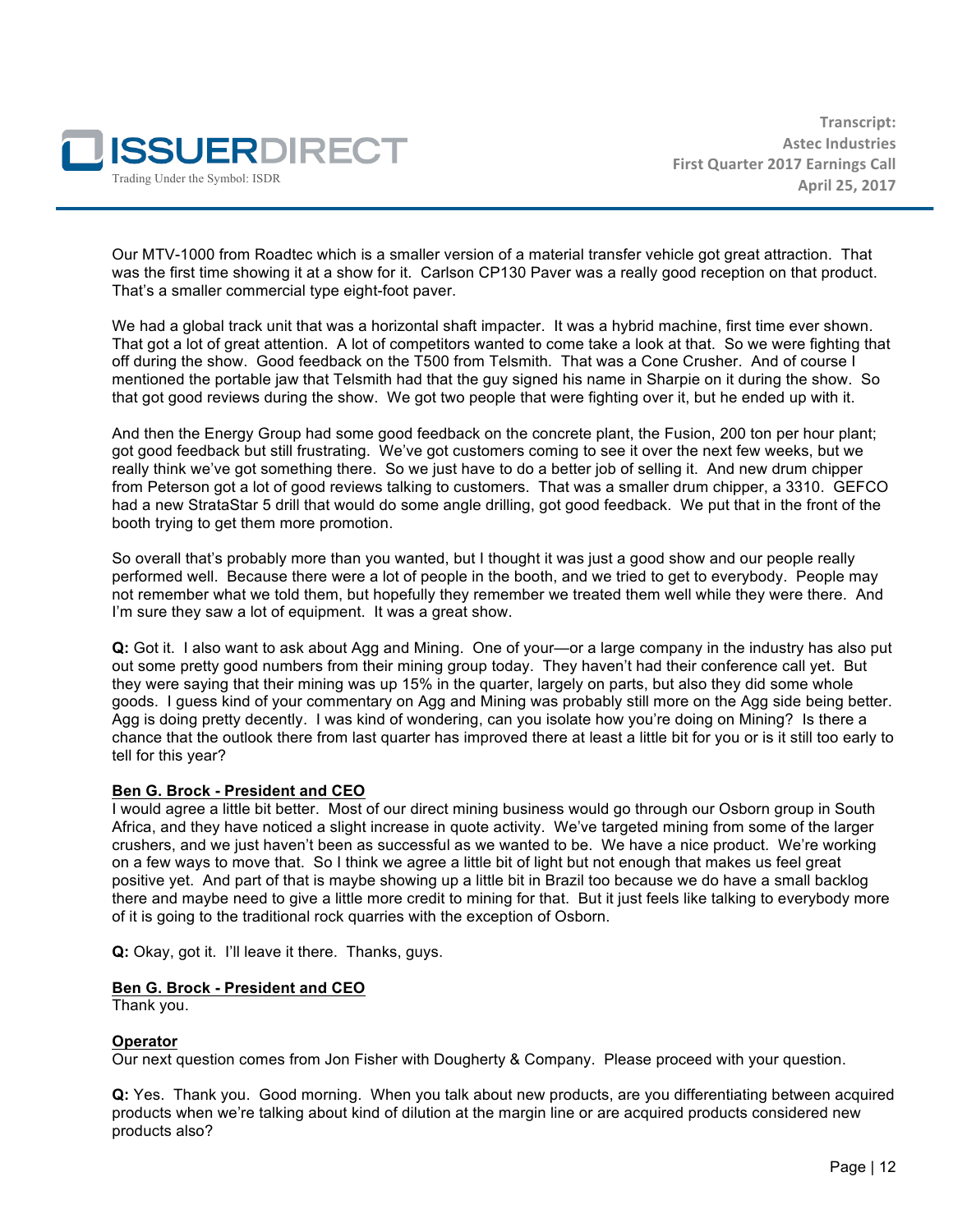

# **Ben G. Brock - President and CEO**

More the products that we're developing, like the GT440 Hybrid horizontal shaft impacter that we talked about.

**Q:** Okay. Are acquired products typically dilutive from a margin standpoint or when you're looking at acquisitions, are you typically acquiring accretive businesses?

#### **Ben G. Brock - President and CEO**

Accretive. Power Flame is accretive. They've been great. And Telestack too, that was the one before that. They have been tremendous. Both have been very good.

**Q:** And then from a capacity utilization standpoint, you talked about being up to 75%. With the trajectory of FAST Act and some of the growth rates that you talked about, where do you think capacity utilization should be or kind of what's your comfort level with running utilization of the fiscal plan?

#### **Ben G. Brock - President and CEO**

Obviously, we'd like to every group in the 80s, but we get challenged a little bit. Our Roadtec division is doing very well, had a great first quarter. We're very happy with how they're doing, but we're probably getting stretched there. But we have capacity to help them at GEFCO in Oklahoma, although GEFCO really versus where they've been had a pretty good first quarter. So we're looking at those things to balance it out a little bit for Roadtec. I think if we could get everybody in the 80s, we'd feel pretty good.

**Q:** Okay. And when you made the comment of potentially exiting this year with gross margins in the 24% to 24.5% range, is that stronger revenue run rate utilizing the utilization rates closer to 80 or in the 80s, or are there other things that would drive that gross margin improvement?

#### **Ben G. Brock - President and CEO**

That's getting through some of these new products and getting their margins up, that's having better use of the plants through third and fourth quarter. We see the third and fourth being better this year than last year.

**Q:** Okay. And then is pricing, are you net-net getting pricing positive or is there just less price discounting going on and pricing is net flat to slightly negative?

#### **Ben G. Brock - President and CEO**

It's probably flat with an option for up right now, if that makes any sense.

**Q:** No, it does. Okay. All right, that's all I had. Thank you very much.

#### **Ben G. Brock - President and CEO**

Thank you.

#### **Operator**

Our next question comes from Nicholas Coppola with Thompson Research Group. Please proceed with your question.

**Q:** Hi. Good morning.

# **Ben G. Brock - President and CEO**

Good morning.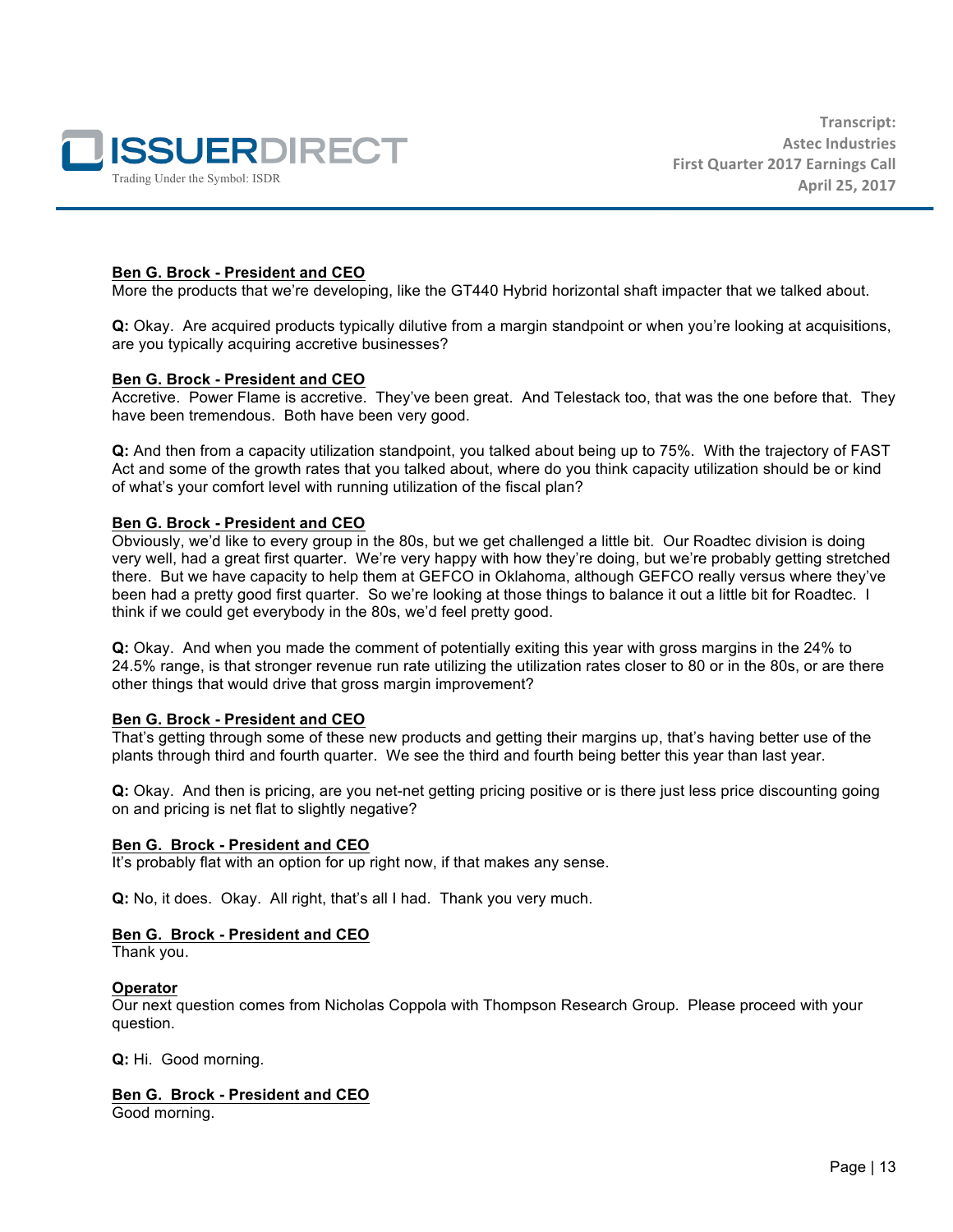

**Q:** So I wanted to follow up on those new products that you mentioned that were a drag on margins. Was that in both the Infrastructure segment and the Aggregate & Mining segments? Any kind of direction there?

# **Ben G. Brock - President and CEO**

Yes, everywhere had some new things going through. We just went on our quarterly review trips the first of this month, went to every North American facility we had, and it's a blessing and a curse. It's great because everybody's excited and they're going through, and then the curse part is these couple percent that hurt us. But long range we'll be fine. But I was trying to think if there's one that didn't have something new going through. And Rick Dorris, I don't know if you—just about every place we went?

#### **Rick Dorris - EVP and COO**

Yes, I can't think of one that didn't have anything.

# **Ben G. Brock - President and CEO**

So we kind of saw that coming and that's why we mentioned it when we saw that.

**Q:** Okay. Well, that's certainly a good thing but helpful to understand the results. And then on raw materials again, I heard that you have steel prices locked through Q3. Beyond that where do you see steel inflation, what's your ability to pass that along? Can you speak to that?

# **Ben G. Brock - President and CEO**

So we're protected through Q2. Q3 in some of our places we start seeing projected increases with what we've been told. Again, do they stick is the question. But in the meantime our guys are working on ways to offset that through pricing and other ways, in the lean manufacturing that we're doing. All I can say is personally we've all been in front of and talked with all of our presidents in the last three weeks about this, and they're on point. So we're going to do everything we can to offset anything that does actually come.

**Q:** Okay. And the last question for me, just wanted to kind of ask about international sales again. So second quarter in a row nice year-over-year growth. Where in the international business are you seeing strength by geography or product category?

#### **Ben G. Brock - President and CEO**

Well, it's been a pleasant surprise. It kind of validates us keeping our sales structure in place through the downtime there. But it's still concerning the dollar is still strong and we've done a nice job of filling pent-up demand. Mining, although, like we talked about, there might be a small light, until it's there, we're not believers quite yet, but it's certainly we're quoting a little more. Just a good job by the team.

I think when you look at the countries that David mentioned, Russia has been good for us. We did sell hot-mix asphalt plant into Russia during the quarter. It's almost like when Trump took office, Russian orders started going, but let's not start a political firestorm over it. Africa has been good for us. Australia has been good. Canada has been good. So those regions have been where they—it's almost like everybody got, well, we've waited long enough and the currency's not moving, we're ready to go, and we've thankfully been in the right place. So I guess if we can keep doing that, that's good, but the currency is still a real deal.

**Q:** Okay. Thanks for taking my questions.

#### **Ben G. Brock - President and CEO**

Thank you.

**Operator**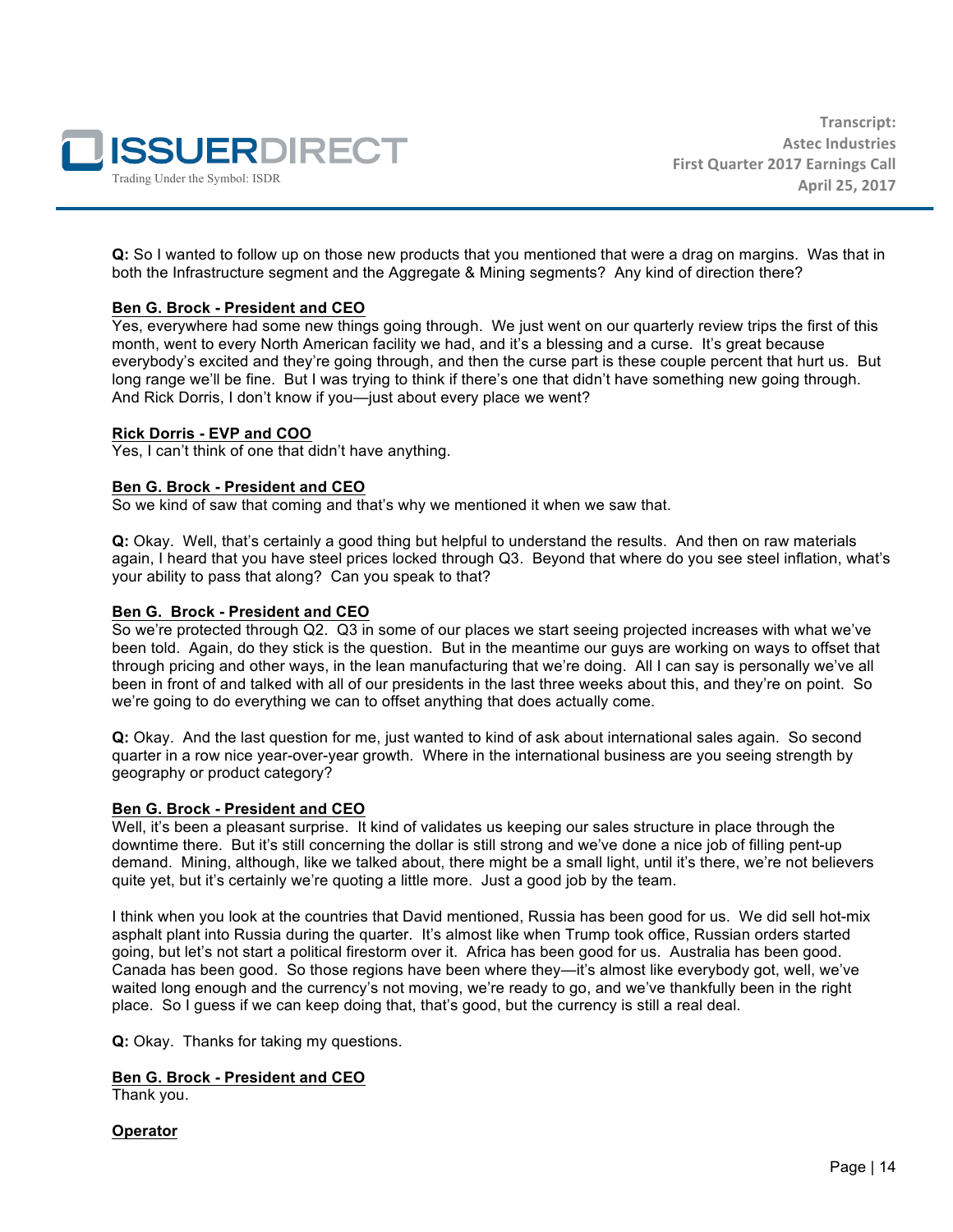

Our next question comes from Brian Rafn with Morgan Dempsey. Please proceed with your question.

**Q:** Good morning, guys.

#### **Ben G. Brock - President and CEO**

Good morning.

**Q:** Ben, you talked a little bit about the FAST Act coming through and I think you said demand was kind of like opening a floodgate. So I'm assuming kind of the pent-up demand from some 35 iterations on the Highway Bill over 10 years is over. A more normalized demand pattern, are you seeing any differences between local and regional highway contractors buying versus maybe more larger, design build national contractors?

#### **Ben G. Brock - President and CEO**

Yes, I would say that and I don't have any science on this but 90% private contractors, 10% big contractors, probably big like the second group you mentioned.

**Q:** Okay. And then any, whether it's bid-quote activity, is there any sense of difference between the mobile equipment paver side versus what you're seeing on the aggregate side, the rock crushers and the screeners and stuff, or they weren't moving in tandem?

#### **Ben G. Brock - President and CEO**

Well, we started earlier on the asphalt side, but now the aggregate side is picking up and coming with it. That's been historically how that's gone. And so thankfully it's moving in the same direction now, but I still think we got some room on the aggregate side to keep going.

**Q:** Okay. With things being fairly robust at Roadtec, are you running two shifts, three shifts? How much overtime when you start pushing that 80-plus capacity?

#### **Ben G. Brock - President and CEO**

We actually have three shifts going, but two are more—the first shift's a heavy shift and then the rest we still have room to add people. Rick, the third is very small?

#### **Rick Dorris - EVP and COO**

Right.

#### **Ben G. Brock - President and CEO**

So we still have opportunities; however, we are considering adding capacity at that facility.

**Q:** Okay. You said you're up 445 in employee payroll, 185 at Power Flame. Where would the other 260 be spread? Is it more direct labor in the shop? Is it sales? Where are they kind of throughout the organization?

#### **Ben G. Brock - President and CEO**

It's mainly manufacturing at Astec and Roadtec. And then we're doing some succession planning because—so we're doing a little bit of that more in the engineering side in a few places right now.

**Q:** Okay. When you talk about some of the detrimental impact on margins with the new products, is the product lifestyle such that you're offering maybe a little more discounting to brand new products, early adopters and how you kind of see that building out over the lifecycle of a new product?

#### **Ben G. Brock - President and CEO**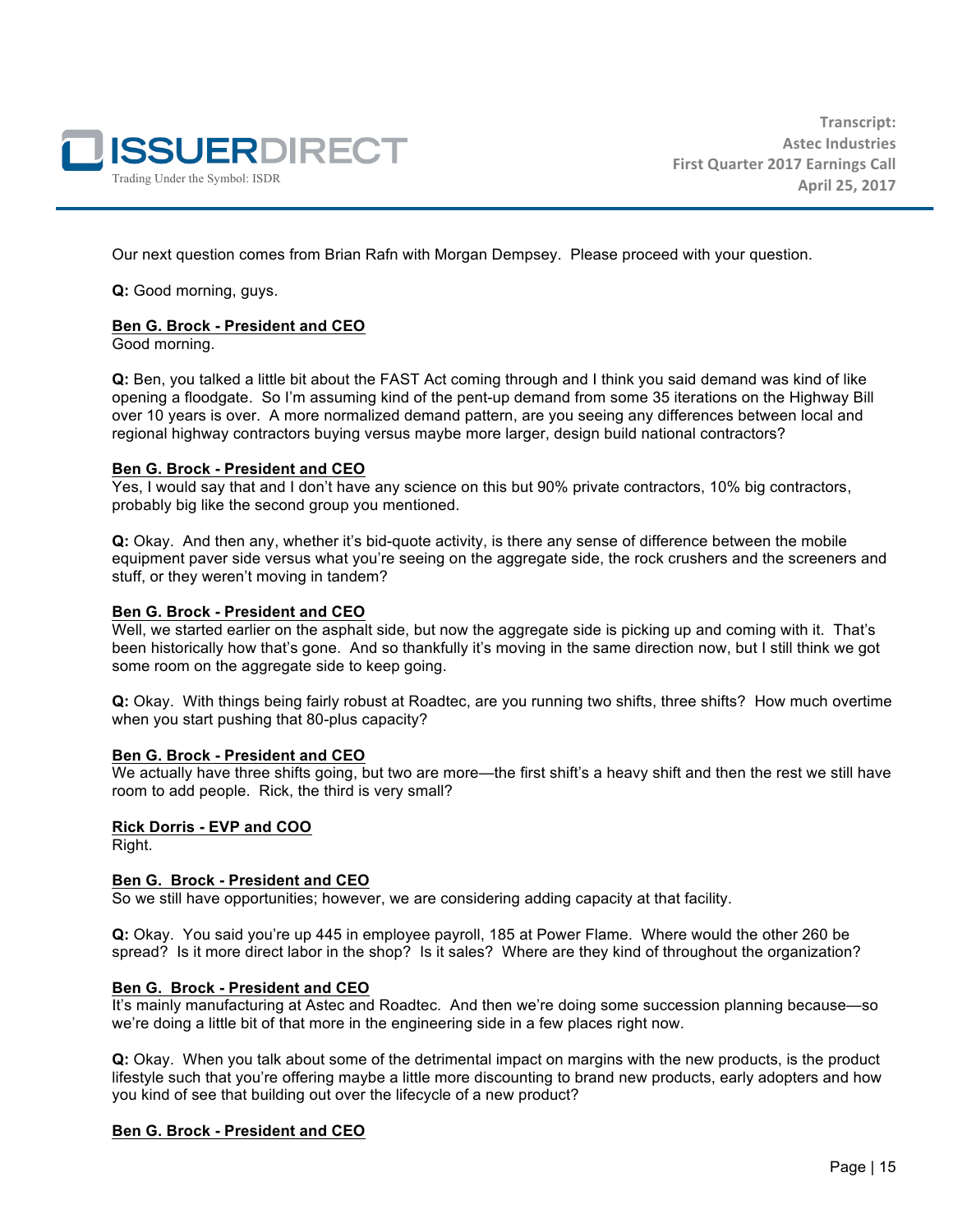

Brian, there may be a little bit but not a lot. We'd probably take more of a hit on it coming through the shop and a little bit more warranty to be able to sell more later. But once they get the product, it's there to help make them successful and help make them money. So we might give a little bit more discount, but by and large we're pretty fortunate that customers work with us on them.

**Q:** Would you say the class of new products then, Ben, would structurally be lower margins just by design of what you guys kind of launched?

# **Ben G. Brock - President and CEO**

I think they're in line with how our normal new introductions are, so I would say they're in line. There are just more of them than normal.

**Q:** Okay. And then when you get some of these new product sales at ConExpo and that, is there a decent backlog of that or is it really just one-off here and there or are you talking about dozen of sales?

# **Ben G. Brock - President and CEO**

Unfortunately, we don't usually have dozens of sales on anything, so a lot of them are first-time orders and then we go try to find other contractors or customers to keep building the numbers that we're building.

**Q:** Yes. And then a question I've asked in the past, as you've seen certainly the road builders' pent-up demand, more normalized buying, and so they're increasing certainly their paving fleets with newer product, you really haven't seen a major falloff in part sales and so repairs and people trying to nurse older equipment. Do you have any reason for that?

#### **Ben G. Brock - President and CEO\**

Well, I think we have been purposeful in getting sales reps in the field and really pushing to get our parts volumes up and get competitive parts as well. And our competitive parts have done fairly well in the first quarter. So there is a good—it's not a huge increase but a little bit increase in that. So I would attribute it to just our guys being in place and executing, although as a reminder we were off a little bit too late last year. So we've picked up a little bit. We got some more major component part sales in Q1 that helped us as well.

**Q:** Yes. And then just one more, Ben. You talked about kind of—how do you kind of see the evolution of the pellet plant business say over the next five to ten years? Is there a point where instead of being kind of the slow grinder that there may be faster adoption or you may end up with multiple orders, or is this just something that there just isn't enough size in the world other than being more of a slow kind of a grinding business?

#### **Ben G. Brock - President and CEO**

I think the jury is out on the slow grind part. If you were sitting in London and you listen to our guys talking to us that are at the show there, it's like, man, this is the best. We're about to go crazy. But I think the reality is more consistent demand with utilities and know which countries are going to go with it. Japan is talking really big about going into pellets over coal and of course nuclear is out for them. So a lot of our customers that we're talking to are talking to Japan and talking to different places in Europe. So the jury is out on that. I think we're thinking of it as a one to one and a half plant a year business, hopefully into 2018, for the next three to four years. But it's hard to just—the lumpiness of it, it's still so new. Our confidence level on that is not huge. Our confidence level on another plant and a large plant is pretty good, and we feel good about one late this year or sometime in the second half and then delivering the majority of it in 2018. But it's elusive to us, for sure. It's frustrating.

**Q:** It's very good, and that's excellent commentary. And then with the hires that you guys have had, what do you kind of see adding headcount through the balance of the year? Are you kind of full up or might there be a fairly robust hiring cycle throughout the end of the year?